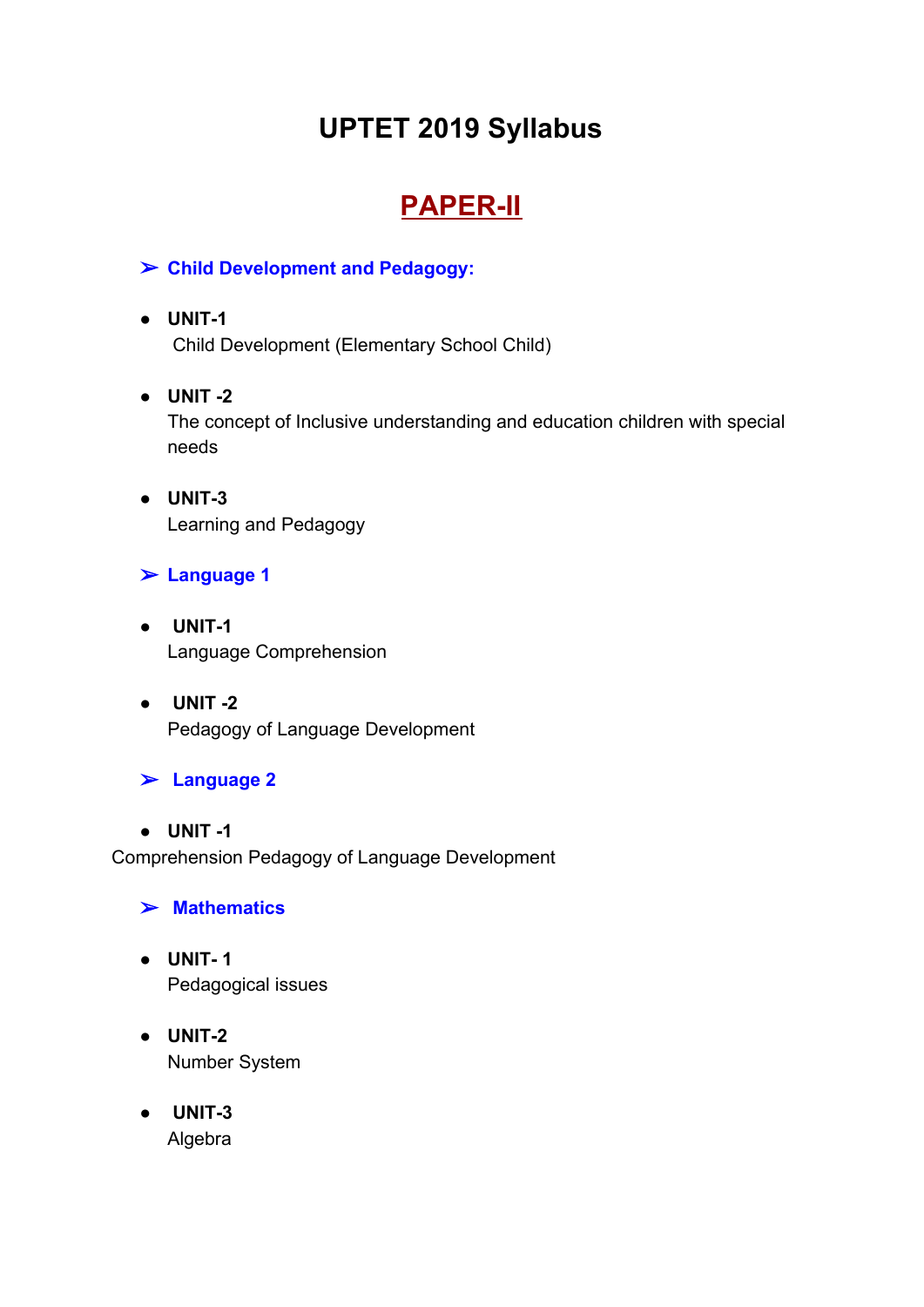- **UNIT- 4 Geometry**
- **UNIT-5 Mensuration**
- **UNIT-6** Data Handling

### ➢ **Hindi/Urdu/Sanskrit**

● Reading unseen passages, verbal ability, grammar inference acquisition and learning, listening role and speaking, principles of language teaching, the critical aspect of grammar, teaching challenges in the classroom, remedial teaching to evaluate proficiency in language comprehension, the material of teaching-learning language Skills, etc.

#### ➢ **Science**

- **● UNIT-1** Micro-Organism Living Beings, Human Body and Health, Animal Reproduction and Adolescence.
- **● UNIT-2** Force and Motion, Heat, Light and Sound.
- **UNIT-3** Science and Technology, Solar System.
- **UNIT-4** Structure of Matter, Chemical Substance.
- **● UNIT-5**

Nature & Structure of Science, Natural Science, Understanding the Method of Teaching Science.

**● UNIT- 6** Innovation Text Material/Aids, Evaluation Problems, Remedial Teaching.

#### ➢ **Social Studies/Social Science**